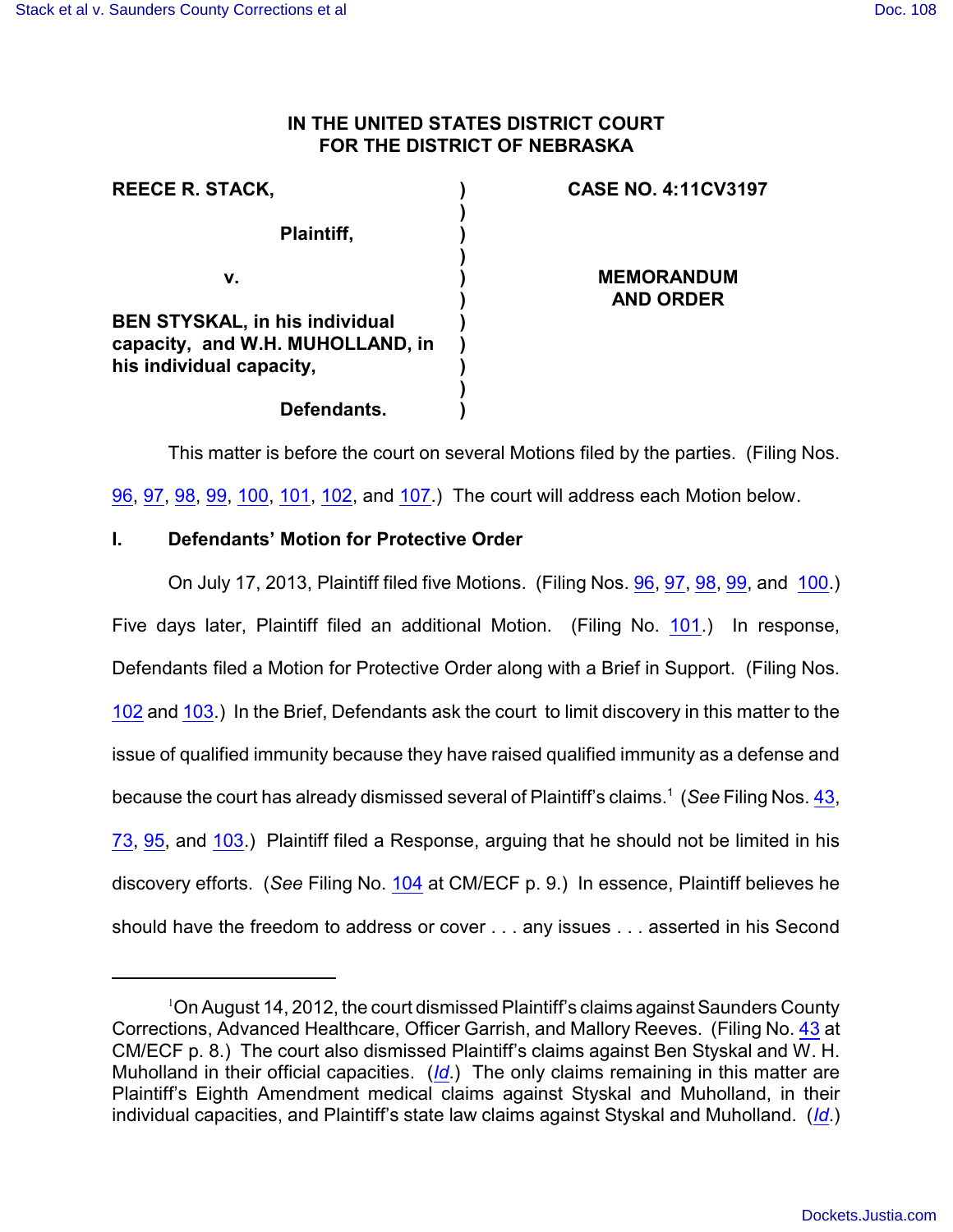Amended Complaint." (*[Id](https://ecf.ned.uscourts.gov/doc1/11312833027)*.) For the reasons discussed below, the court disagrees with Plaintiff.

Qualified immunity is "an immunity from suit rather than a mere defense to liability." *Hunter v. Bryant*[, 502 U.S. 224, 227 \(1991\)](http://web2.westlaw.com/find/default.wl?cite=502+U.S.+224+&rs=WLW12.10&vr=2.0&rp=%2ffind%2fdefault.wl&sv=Split&fn=_top&mt=Westlaw); *Mitchell v. Forsyth*[, 472 U.S. 511, 526 \(1985\)](http://web2.westlaw.com/find/default.wl?cite=472+U.S.+526&rs=WLW12.10&vr=2.0&rp=%2ffind%2fdefault.wl&sv=Split&fn=_top&mt=Westlaw). The doctrine of qualified immunity is designed to protect state actors from monetary damages and the costs associated with litigation, including discovery. *Harlow [v. Fitzgerald](http://web2.westlaw.com/find/default.wl?cite=457+U.S.+817&rs=WLW12.10&vr=2.0&rp=%2ffind%2fdefault.wl&sv=Split&fn=_top&mt=Westlaw)*, [457 U.S. 800, 817–18 \(1982\)](http://web2.westlaw.com/find/default.wl?cite=457+U.S.+817&rs=WLW12.10&vr=2.0&rp=%2ffind%2fdefault.wl&sv=Split&fn=_top&mt=Westlaw). Thus, where qualified immunity is asserted as a defense, it is within the discretion of the court to stay discovery until the issue of qualified immunity is resolved. *See Ballard v. Heineman*[, 548 F.3d 1132, 1136–37 \(8th Cir. 2008\)](http://web2.westlaw.com/find/default.wl?cite=548+F.3d+1132&rs=WLW12.10&vr=2.0&rp=%2ffind%2fdefault.wl&sv=Split&fn=_top&mt=Westlaw).

In some cases where a defendant has filed a summary judgment motion based on qualified immunity, courts may allow limited discovery on the issue of qualified immunity. *See Lovelace v. Delo*[, 47 F.3d 286, 287 \(8th Cir. 2008\)](http://web2.westlaw.com/find/default.wl?cite=47+F.3d+286+&rs=WLW12.10&vr=2.0&rp=%2ffind%2fdefault.wl&sv=Split&fn=_top&mt=Westlaw). However, in order to support a request for limited discovery on the issue of qualified immunity, Plaintiff must indicate that he "cannot present facts essential to justify [his] opposition" to Defendants' Summary Judgment Motion. [Fed. R. Civ. P. 56\(d\)](http://web2.westlaw.com/find/default.wl?cite=Fed.R.Civ.P.+56(f)&rs=WLW12.10&vr=2.0&rp=%2ffind%2fdefault.wl&sv=Split&fn=_top&mt=Westlaw); *see also Ballard*[, 548 F.3d at 1137](http://web2.westlaw.com/find/default.wl?cite=548+F.3d+1136&rs=WLW12.10&vr=2.0&rp=%2ffind%2fdefault.wl&sv=Split&fn=_top&mt=Westlaw).

The court has carefully reviewed the pleadings in this matter. As discussed above, the only claims remaining in this matter are Plaintiff's Eighth Amendment medical claims against Styskal and Muholland, in their individual capacities, and Plaintiff's state law claims against Styskal and Muholland. Defendants have asserted qualified immunity as a defense to these claims. In light of this, the court finds that Plaintiff should not have "the freedom to address or cover . . . any issues . . . asserted in his Second Amended Complaint." (*See* Filing No. [104](http://ecf.ned.uscourts.gov/doc1/11302833027) at CM/ECF p. 9.) The court will limit discovery in this matter to the issue of qualified immunity only. Defendants' Motion for Protective Order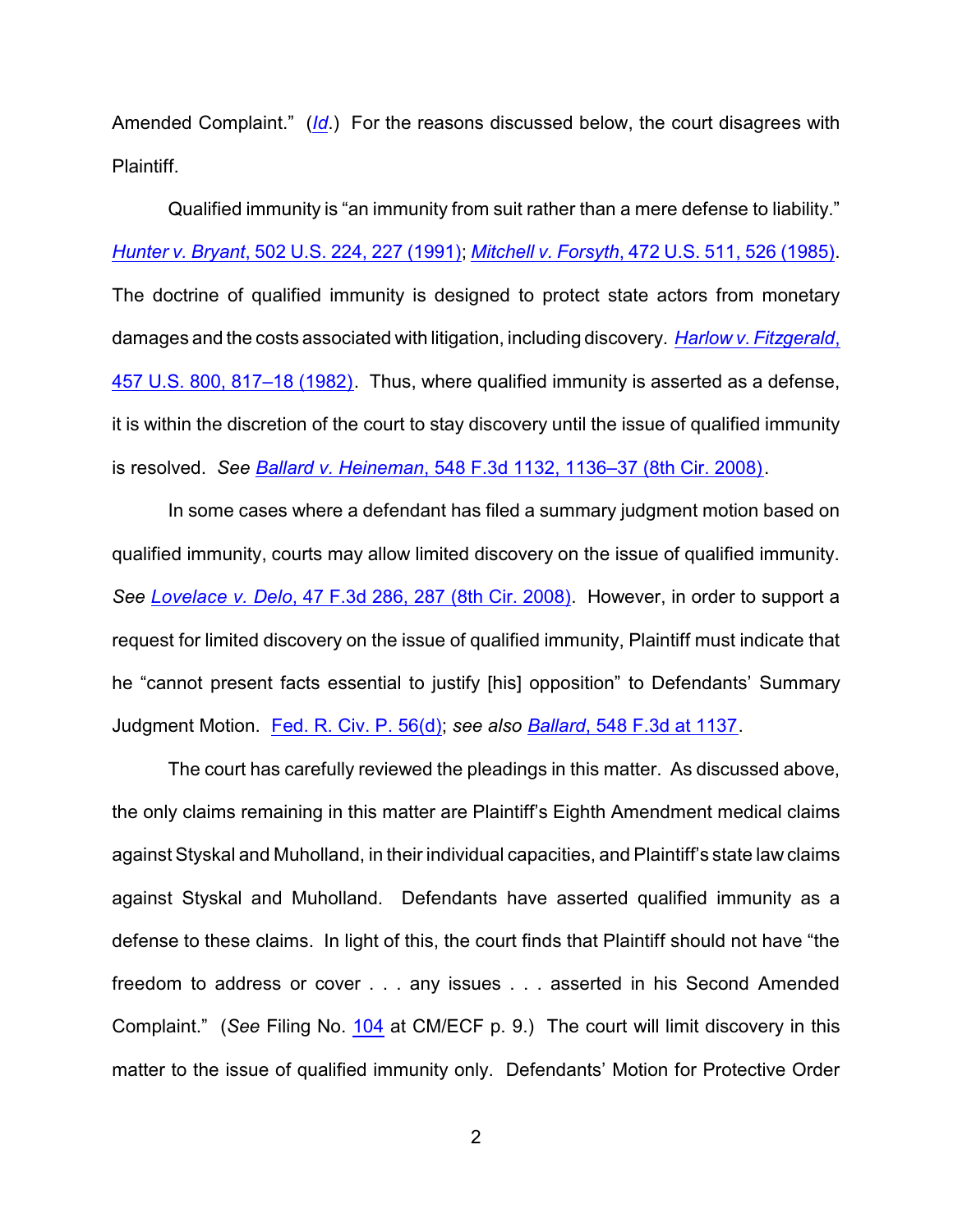(Filing No. [102](http://ecf.ned.uscourts.gov/doc1/11302832327)) is granted to the extent it requests such a limitation and is otherwise denied.

### **II. Plaintiff's Discovery Motions**

Plaintiff has filed a Motion for Discovery of Camera Footage. (Filing No. [96](http://ecf.ned.uscourts.gov/doc1/11302826021).) In this Motion, Plaintiff requests (1) "camera footage from G-unit" where Officer Gerrish assaulted Mr. Flud, (2) camera footage from a booking cell where he was assaulted by Milliman, (3) camera footage of "going to court [with five] officers in riot gear," (4) copies of his inventory booking sheet, and (6) any evidence "Defendants got." (*[Id](https://ecf.ned.uscourts.gov/doc1/11312826021)*. at CM/ECF p. 1.)

Liberally construed, Plaintiff asks the court to compel Defendants to produce the items listed above. However, "this court only considers a discovery motion in which the moving party, in the written motion, shows that after personal consultation with opposing parties and sincere attempts to resolve differences, the parties cannot reach an accord." [NECivR 7.1\(i\)](http://www.ned.uscourts.gov/localrules/rules12/NECivR/7.1.pdf). Plaintiff's Motion does not show that he personally consulted with the opposing parties. Moreover, the court has limited discovery in this matter. Plaintiff is warned that if he files a motion to compel, or a motion related to discovery matters that do not relate to his claims, he could be subject to sanctions, including dismissal of this matter. Plaintiff's Motion for Discovery of Camera Footage is therefore denied.

Also pending is Plaintiff's Motion for Non Inmate Subpoenas (Filing No. [98](http://ecf.ned.uscourts.gov/doc1/11302826032)) and Motion for Subpoenas and Additional Evidence (Filing No. [101](http://ecf.ned.uscourts.gov/doc1/11302830458)). In these Motions, Plaintiff asks the court for forms to subpoena third-party witnesses. The court will grant these Motions. However, Plaintiff is advised that if he chooses to serve a subpoena, he is required to comply with the Federal Rules of Civil Procedure, the court's local rules, and the court's Memoranda and Orders in this matter.

3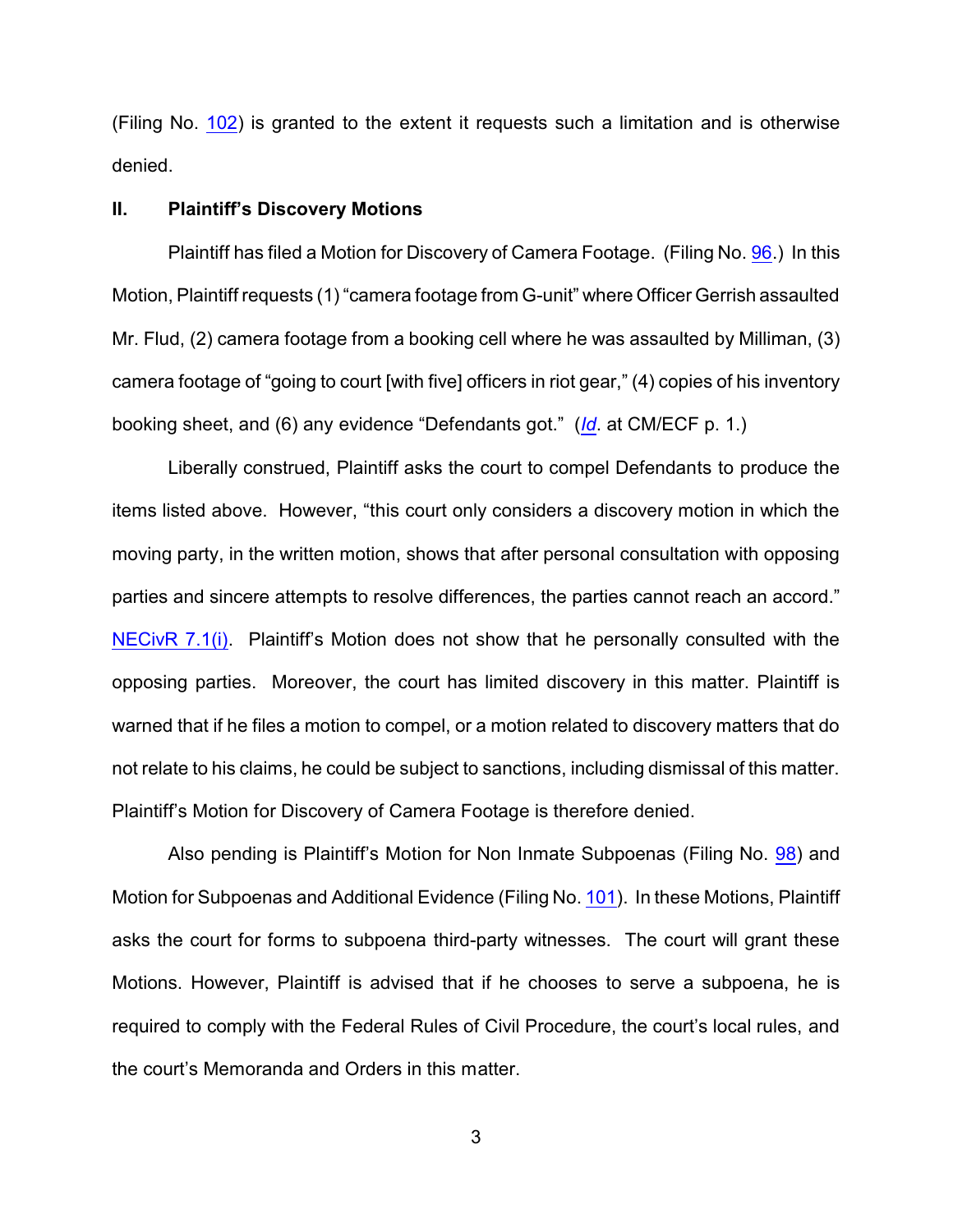### **III. Motion for Writ of Habeas Corpus Ad Testificandum**

Plaintiff has filed a "Motion for Writ of Habeas Corpus ad Testificandum." (Filing No. [99](http://ecf.ned.uscourts.gov/doc1/11302826038).) In his Motion, Plaintiff lists a number of inmates that may have testimony to support his claims. (*[Id](https://ecf.ned.uscourts.gov/doc1/11312826038)*.) He asks the court to "place this said document in said case." (*[Id](https://ecf.ned.uscourts.gov/doc1/11312826038)*.) Overall, it is unclear what relief Plaintiff is requesting in his motion. To the extent Plaintiff desires to file his Motion as a supplemental document in support of his case, his Motion is granted. To the extent Plaintiff seeks some other form of relief, his motion is denied.

#### **IV. Motion for Extension of Time**

Pending before the court is Plaintiff's Motion for Extension of Time for Requests and Interrogatories. (Filing No. [97](http://ecf.ned.uscourts.gov/doc1/11302826027).) Liberally construed, Plaintiff requests an extension of time to serve interrogatories. (*[Id](https://ecf.ned.uscourts.gov/doc1/11312826027)*.) The court will grant Plaintiff's Motion and extend the progression order deadlines in this matter below.

### **V. Plaintiff' Motion for Copies**

Plaintiff has filed a Motion for Copies. (Filing No. [100](http://ecf.ned.uscourts.gov/doc1/11302826090).) In his Motion, Plaintiff states he sent two inventory booking sheets to the undersigned judge. (*[Id](https://ecf.ned.uscourts.gov/doc1/11312826090)*.) He asks the court to send him a copy of the booking sheets and to let him know the cost. (*[Id](https://ecf.ned.uscourts.gov/doc1/11312826090)*.) If Plaintiff seeks copies of documents filed with the court he should contact the Clerk of the court to determine the proper method of requesting and paying for copies. Thus, Plaintiff's Motion for Copies is denied.

## **VI. Motion in Opposition to Defendants' Motion for Summary Judgment**

Also pending is Plaintiff's Motion in Opposition to Defendants' Motion for Summary Judgment. (Filing No. [107](http://ecf.ned.uscourts.gov/doc1/11302844756).) The court denied Defendants' Motion for Summary Judgment

4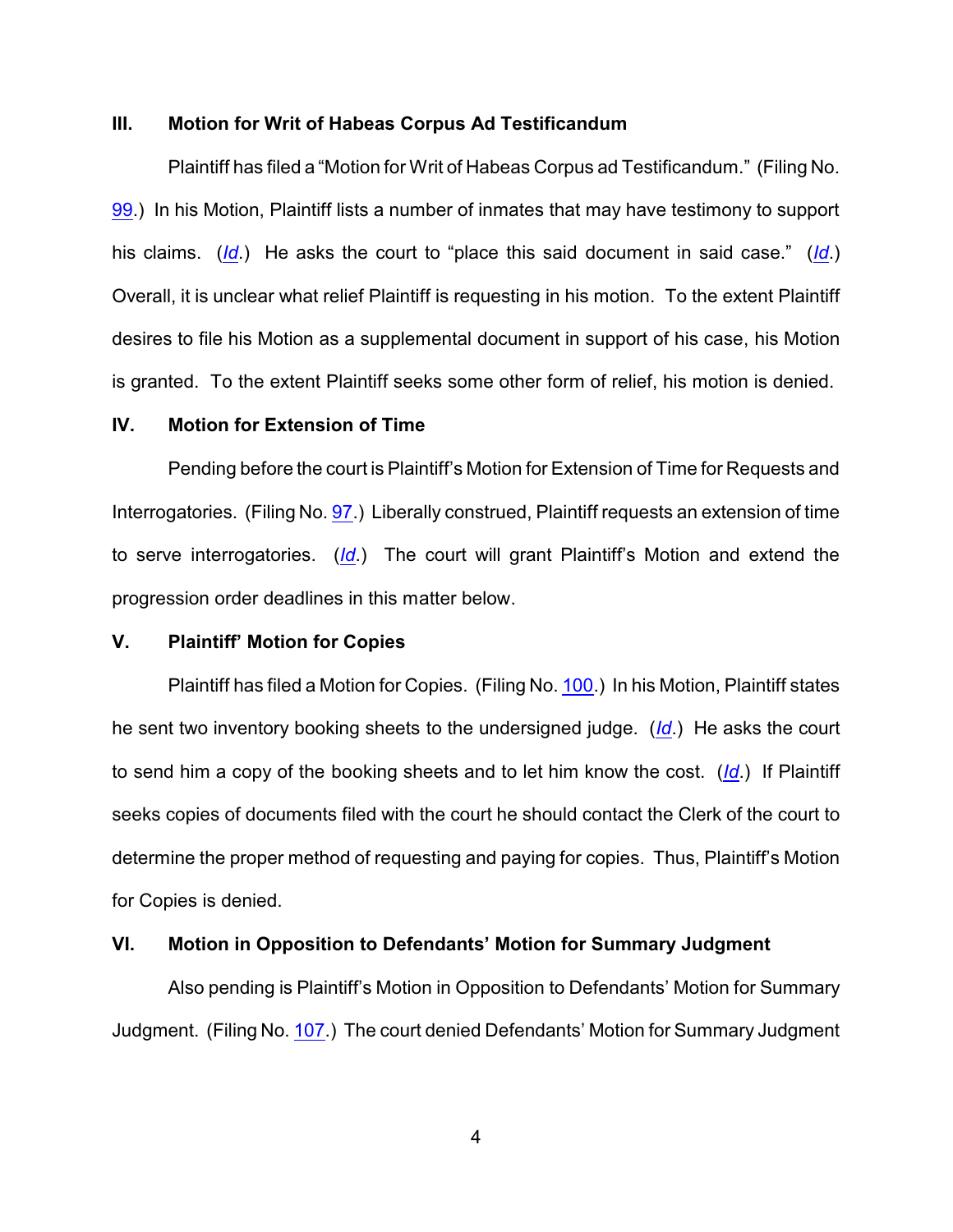as premature on July 10, 2013. (*See* Filing No. [94](http://ecf.ned.uscourts.gov/doc1/11302821903) at CM/ECF pp. 1-3, 6.) Thus, Plaintiff's

Motion in Opposition to Defendants' Motion for Summary Judgment is denied as moot.

IT IS THEREFORE ORDERED that:

- 1. Defendants' Motion for Protective Order (Filing No. [102](http://ecf.ned.uscourts.gov/doc1/11302832327)) is granted to the extent it requests a limitation on discovery, as set forth in this Memorandum and Order, and is otherwise denied.
- 2. Plaintiff's Motion for Discovery of Camera Footage (Filing No. [96](http://ecf.ned.uscourts.gov/doc1/11302826021)) is denied.
- 3. Plaintiff's Motion for Non Inmate Subpoenas (Filing No. [98](http://ecf.ned.uscourts.gov/doc1/11302826032)) and Motion for Subpoenas and Additional Evidence (Filing No. [101](http://ecf.ned.uscourts.gov/doc1/11302830458)) are granted.
- 4. The Clerk of the court is directed to send Plaintiff Form AO 88B.
- 5. Plaintiff's Motion for Writ of Habeas Corpus ad Testificandum (Filing No. [99](http://ecf.ned.uscourts.gov/doc1/11302826038)) is granted in part and denied in part in accordance with this Memorandum and Order.
- 6. Plaintiff's Motion for Copies (Filing No. [100](http://ecf.ned.uscourts.gov/doc1/11302826090)) is denied;
- 7. Plaintiff's Motion in Opposition to Defendants' Motion forSummary Judgment (Filing No. [107](http://ecf.ned.uscourts.gov/doc1/11302844756)) is denied as moot;
- 8. Deposition and discovery deadline. All depositions, whether or not they are intended to be used at trial, shall be completed by **December 4, 2013**. All interrogatories, requests for admission and requests for production or inspection, whether or not they are intended to be used at trial, shall be served on or before **October 4, 2013**;
- 9. Motions to compel discovery shall be filed on or before **December 4, 2013**. The parties must comply with the provisions of [NECivR 7.1](http://www.ned.uscourts.gov/localrules/rules12/NECivR/7.1.pdf) before filing a motion to compel;
- 10. Dispositive Motions. All dispositive motions shall be filed on or before **December 4, 2013**. The parties must comply with the provisions of [NECivR](http://www.ned.uscourts.gov/localrules/rules12/NECivR/7.1.pdf) [7.1](http://www.ned.uscourts.gov/localrules/rules12/NECivR/7.1.pdf) and [NECivR 56.1](http://www.ned.uscourts.gov/localrules/rules12/NECivR/56.1.pdf) when filing summary judgment motions;
- 11. Pretrial Conference.
	- a. Defense counsel will have the primary responsibility for drafting the Order on Final Pretrial Conference, pursuant to the format and requirements set out in NECivR  $16.2(a)(2)$ . The plaintiff will be responsible for cooperating in the preparation and signing of the final